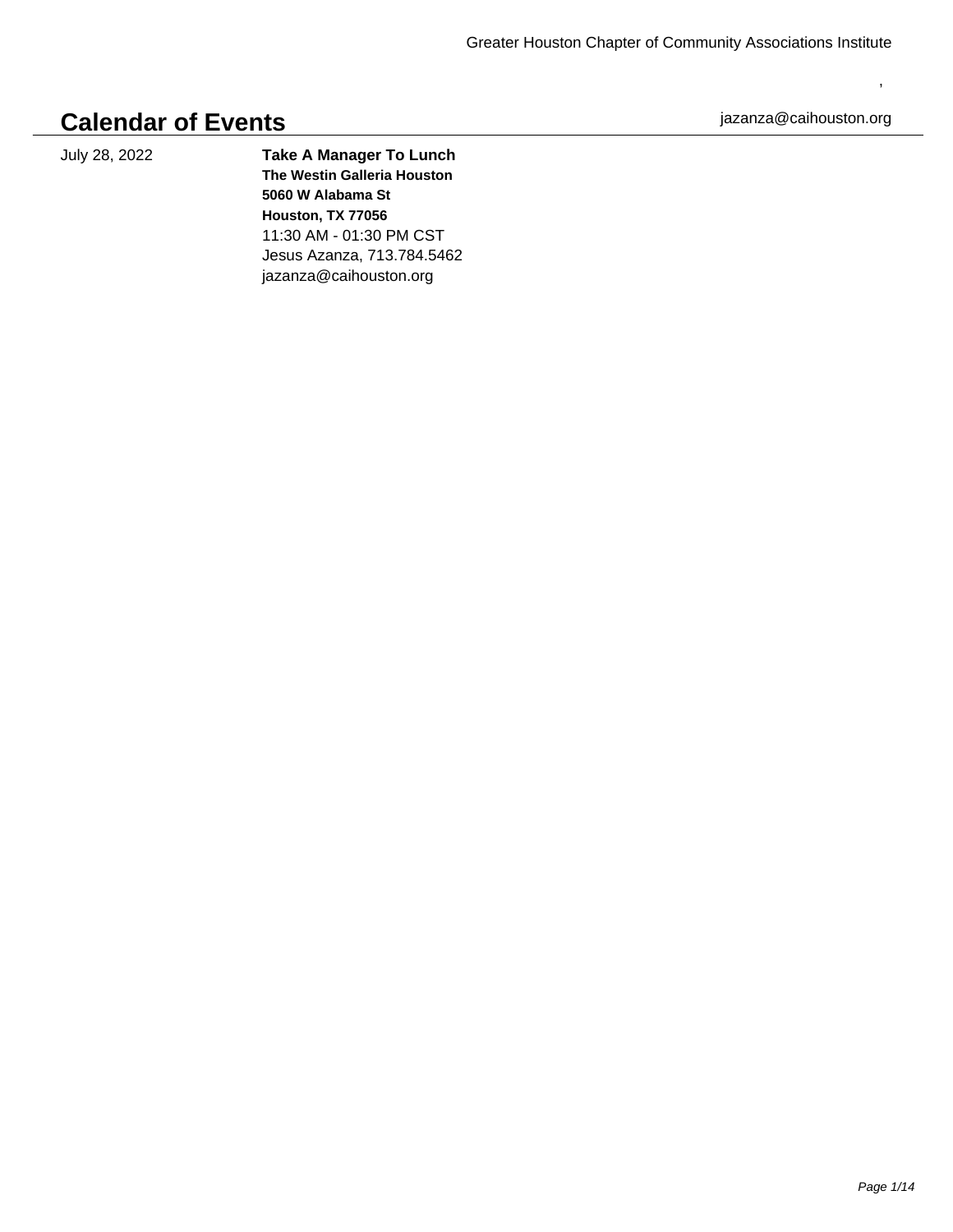The CAI Greater Chapter Take A Manager To Lunch (TAMTL) event is back! We're excited to host 300+ members on Thursday, July 28th at the beautiful Westin Galleria Houston. TAMTL is a 2-hour lunch where community association management company CEO's and their staff are recognized for their hard work and dedication to their communities. Here's how it works: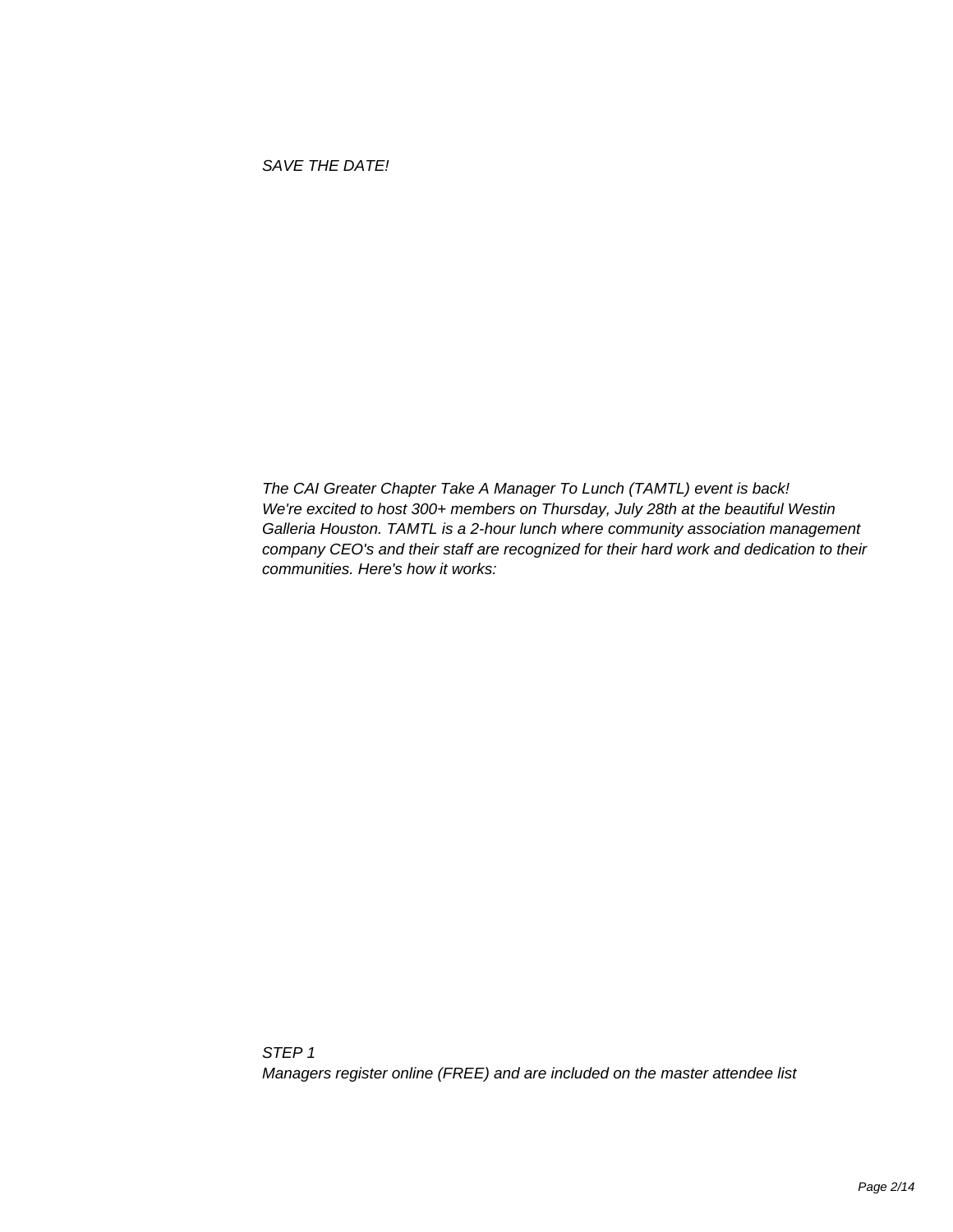STEP 2

 CAI Greater Houston Chapter Premium Partners purchase tickets (\$100 each) and select managers from the master attendee list to sit at their table (10 seats/table)

 STEP 3

 Ticket sales open to all Business Partners/Vendors who will select from remaining list of managers

 \*Registration for business partners/vendors is not yet open. See below for registration and table selection dates. A complete schedule, including the location for an after-lunch happy hour, will be available soon.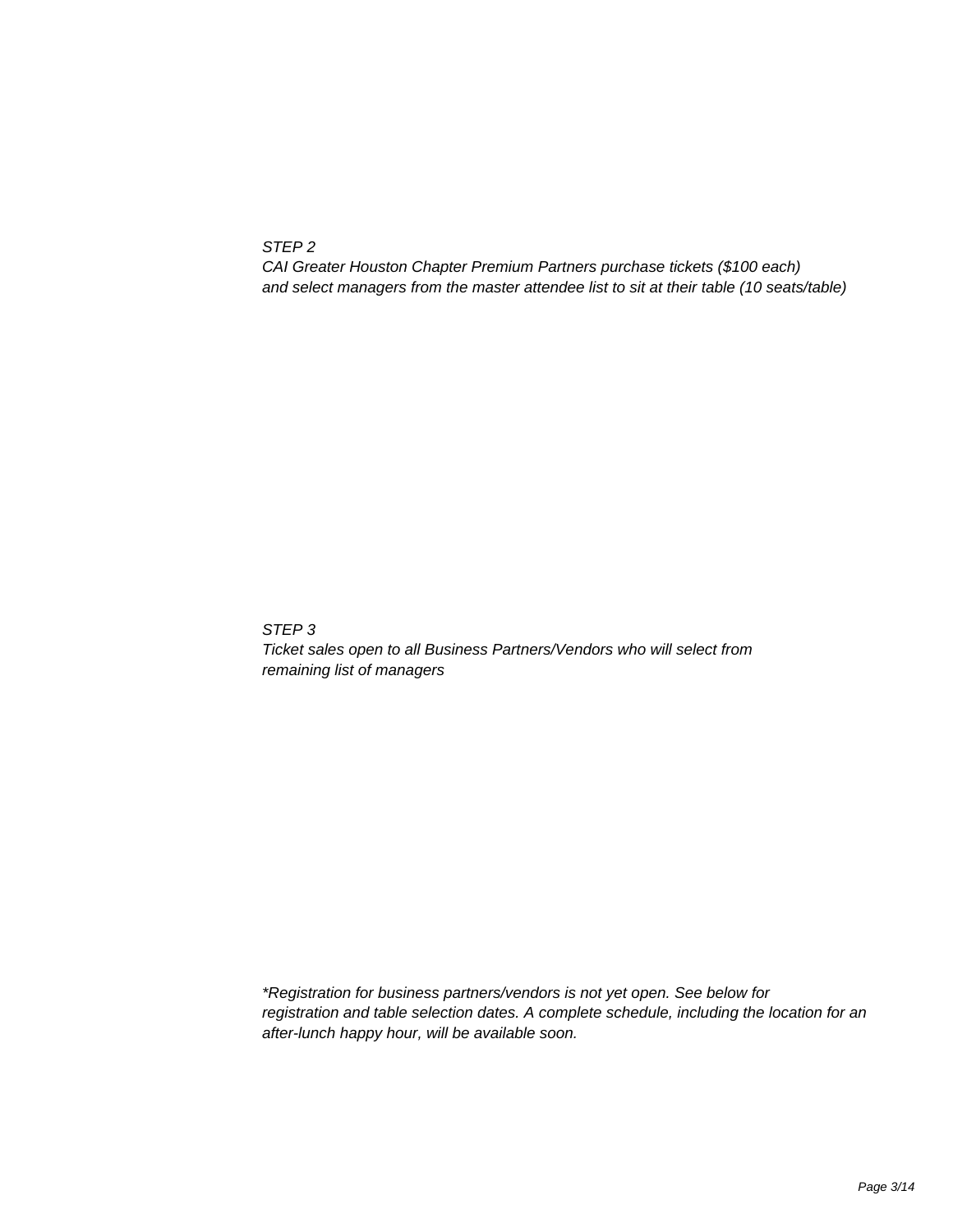BUSINESS PARTNER/VENDOR TABLE SELECTION DATES:

Gold Premium Partners - Week of 6/13/2022 Silver Premium Partners - Week of 6/20/2022 Bronze Premium Partners - Week of 7/5/2022 Open Ticket Sales (all vendors) - Week of 7/12/2022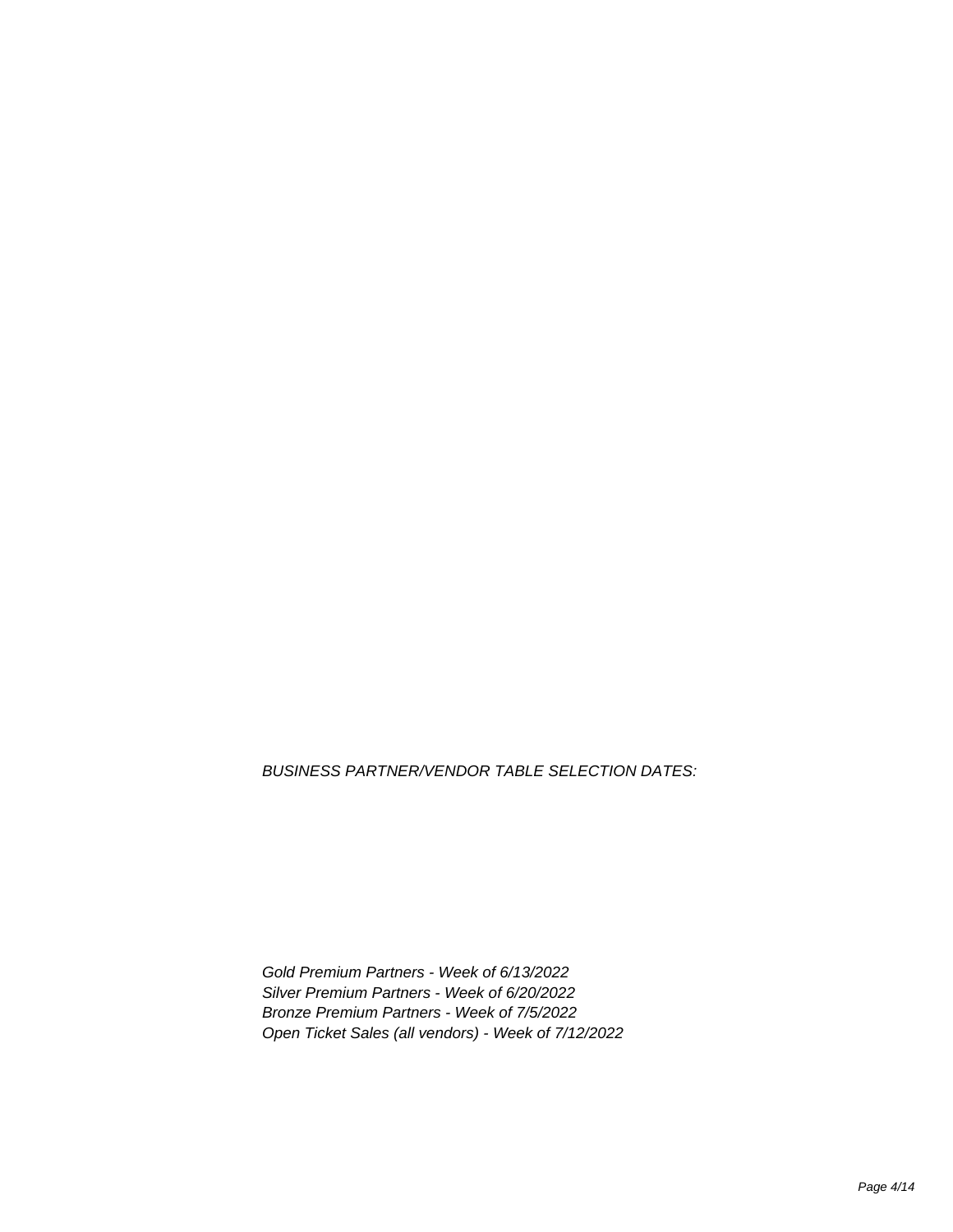Have a question or need additional information? Contact any of the individuals below:

> **Brooke Marrs** Earthcare Management **TAMTL Co-Chair EMAIL**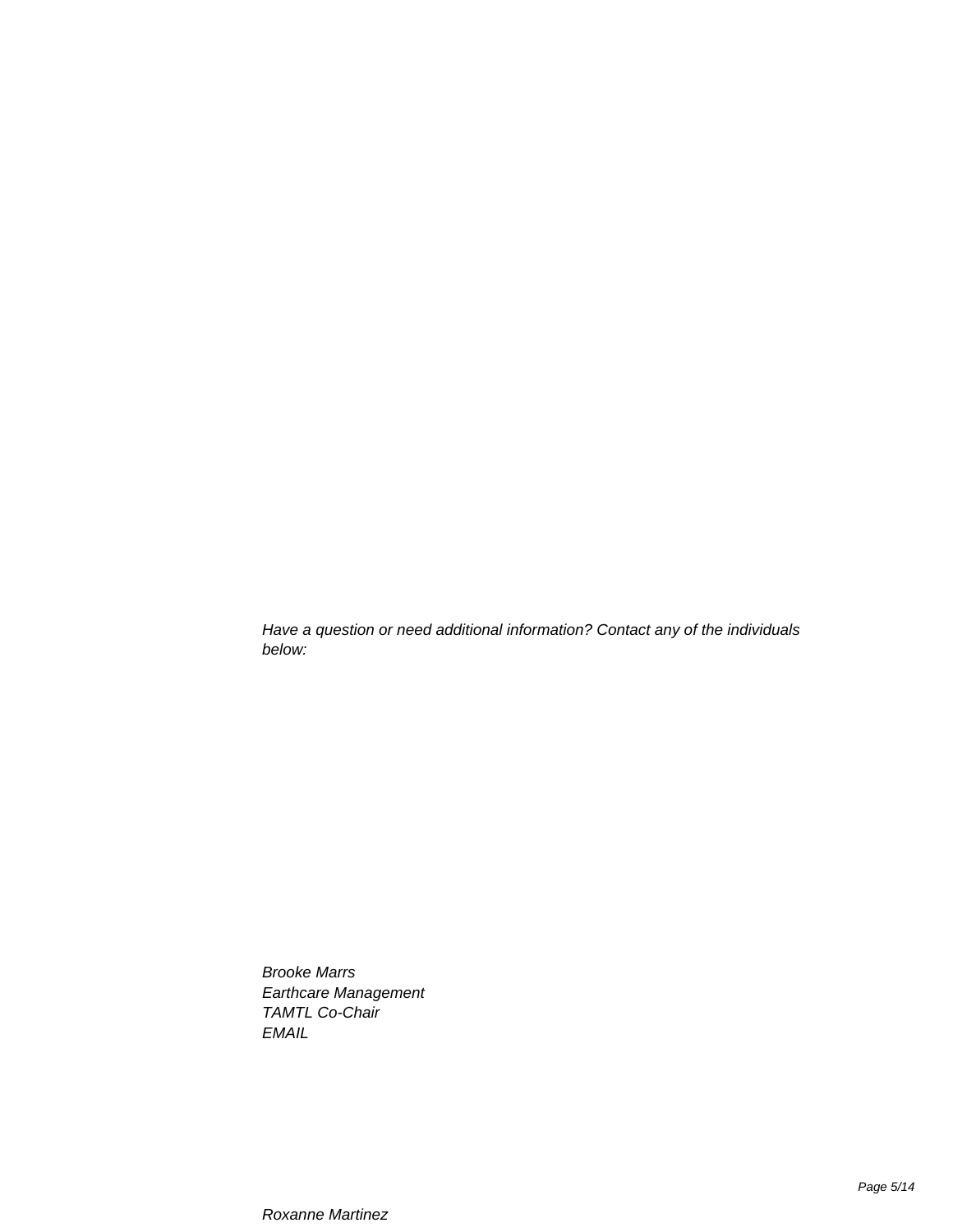**Sterling Association Services TAMTL Co-Chair EMAIL** 

Jesus Azanza CAI Greater Houston Chapter **Executive Director EMAIL** 

Interested in becoming a sponsor? Contact Jesus Azanza, Executive Director, at jazanza@caihouston.org or 713.784.5462.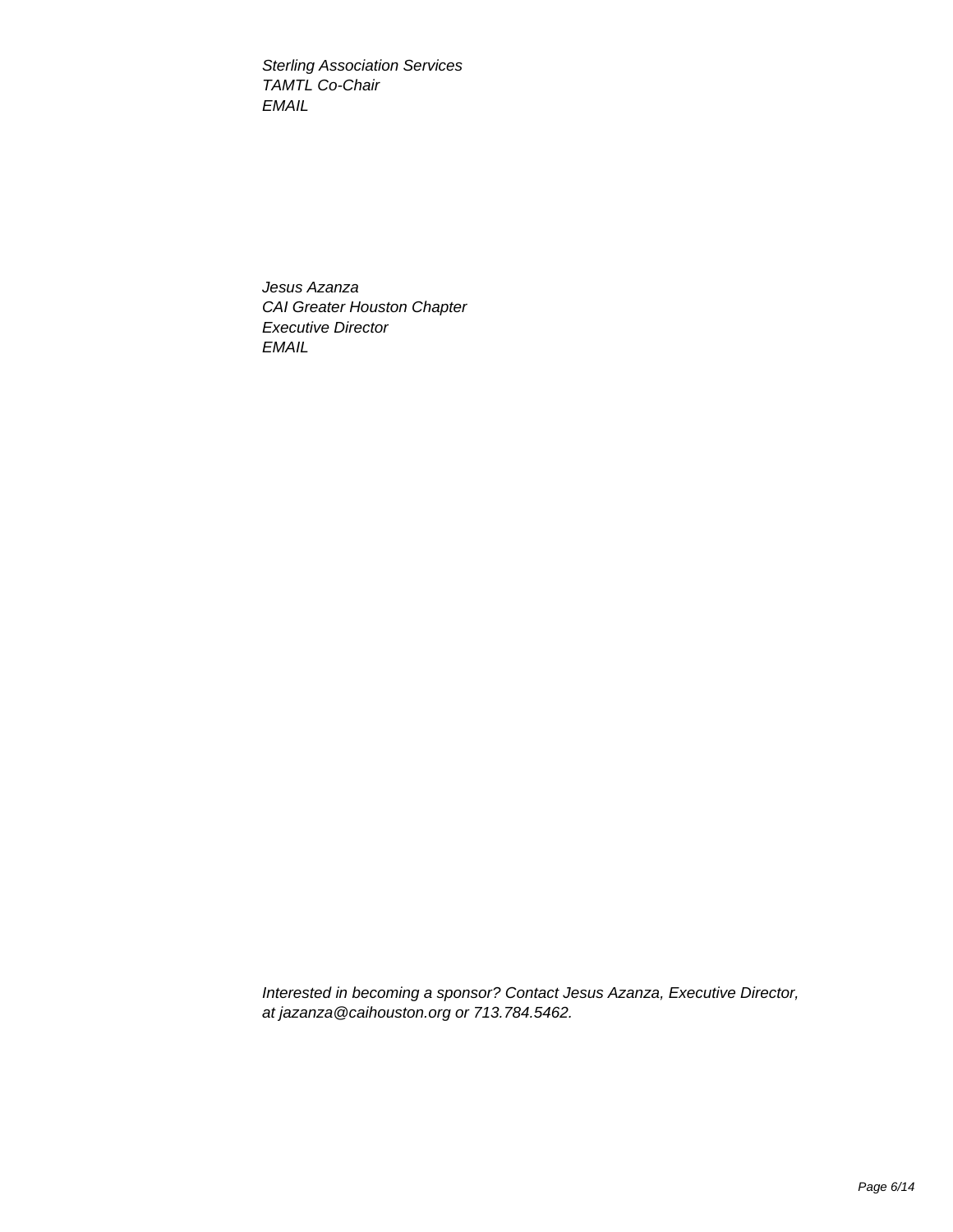**EVENT SPONSOR** 

AUDIO VISUAL SPONSOR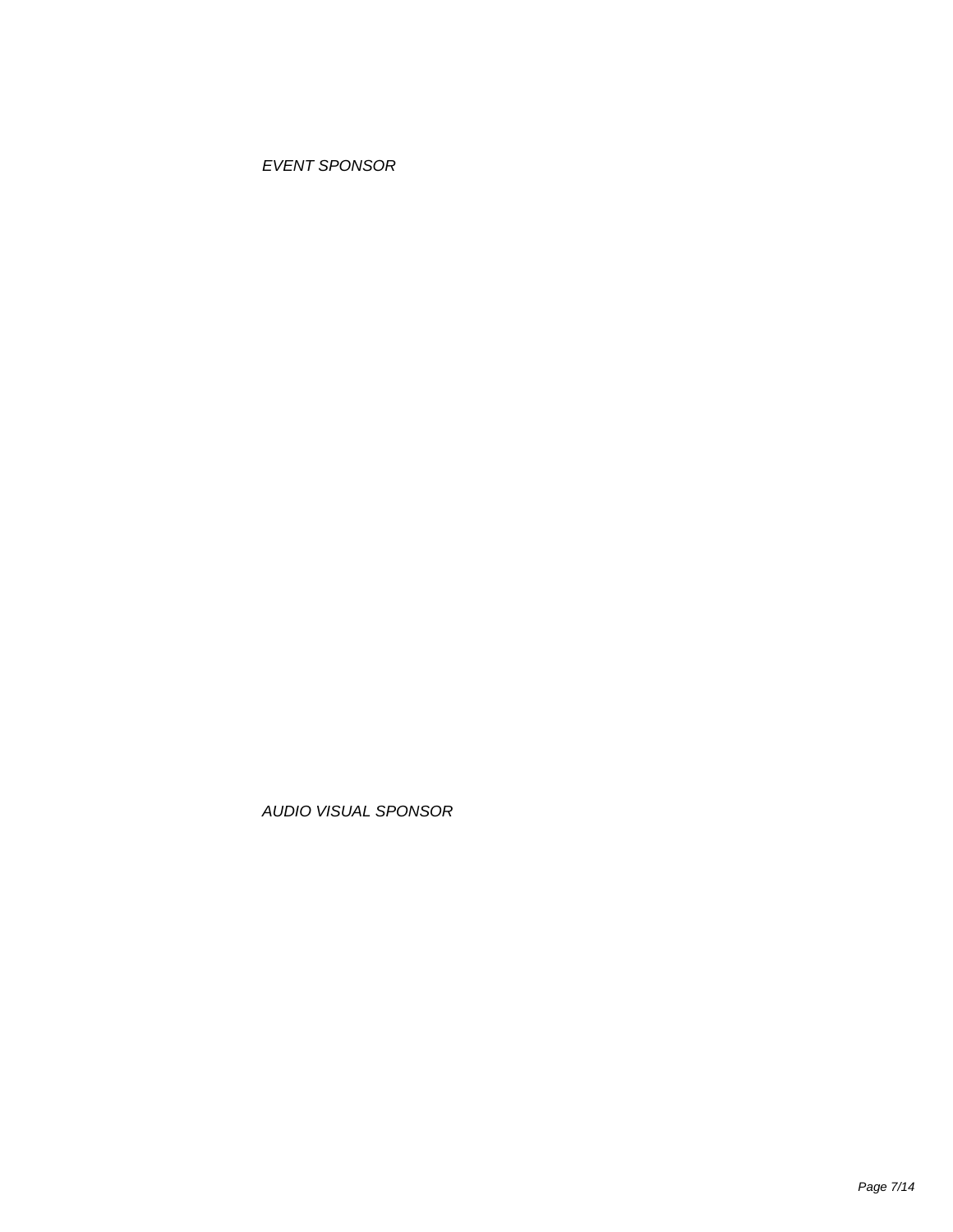DECORATIONS SPONSORS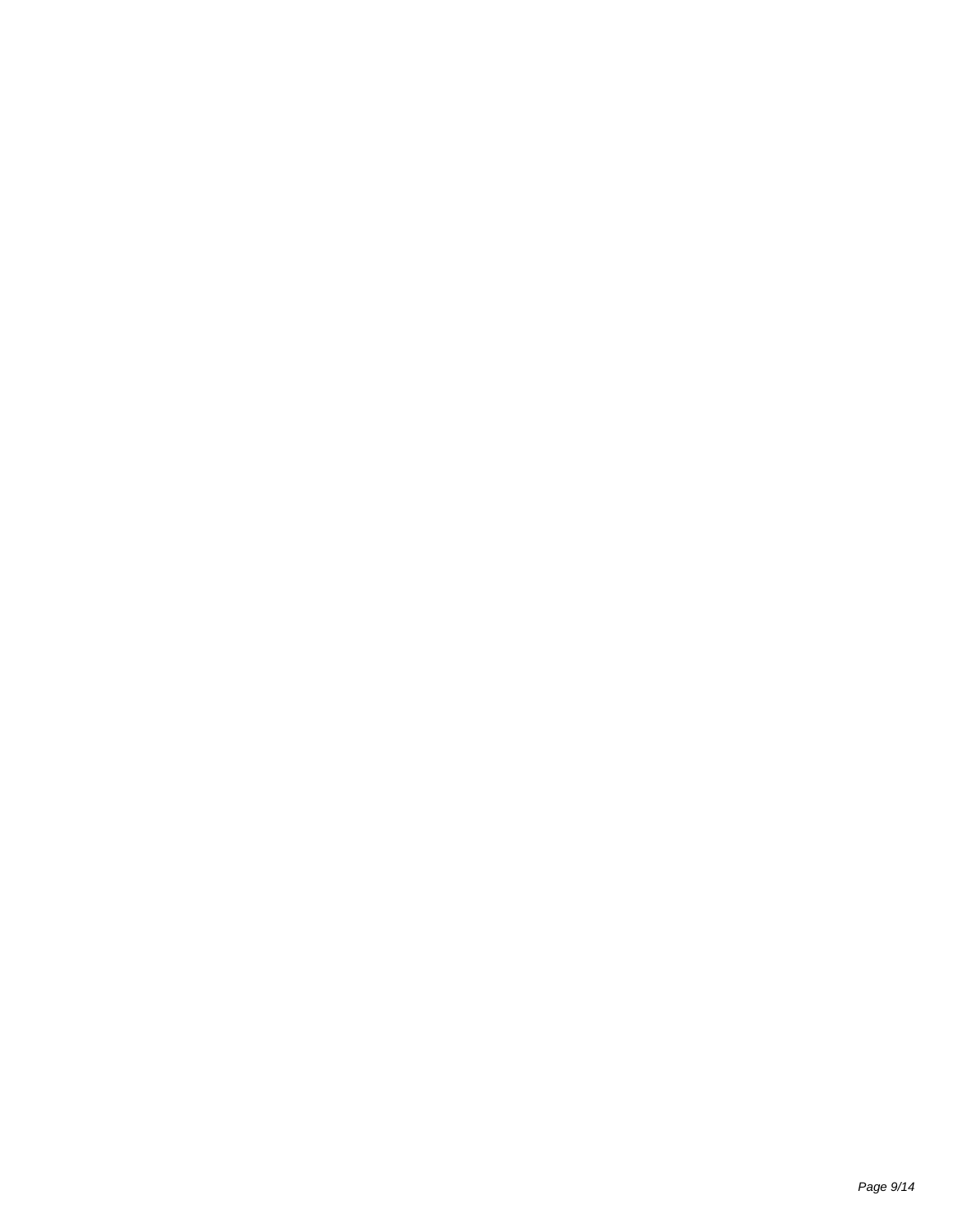## MANAGER GIVEAWAY SPONSORS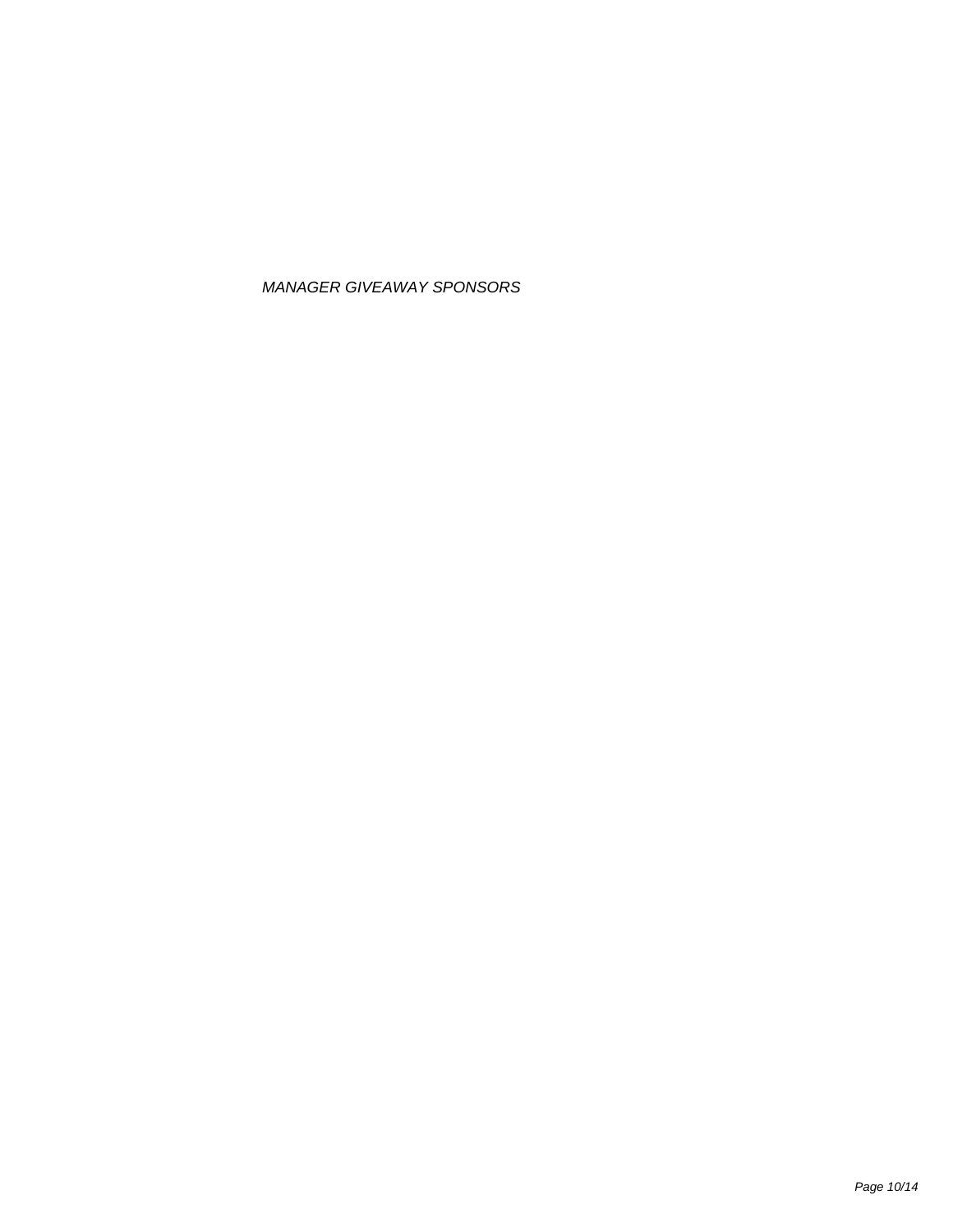## **ACTIVITY BOOTH SPONSORS**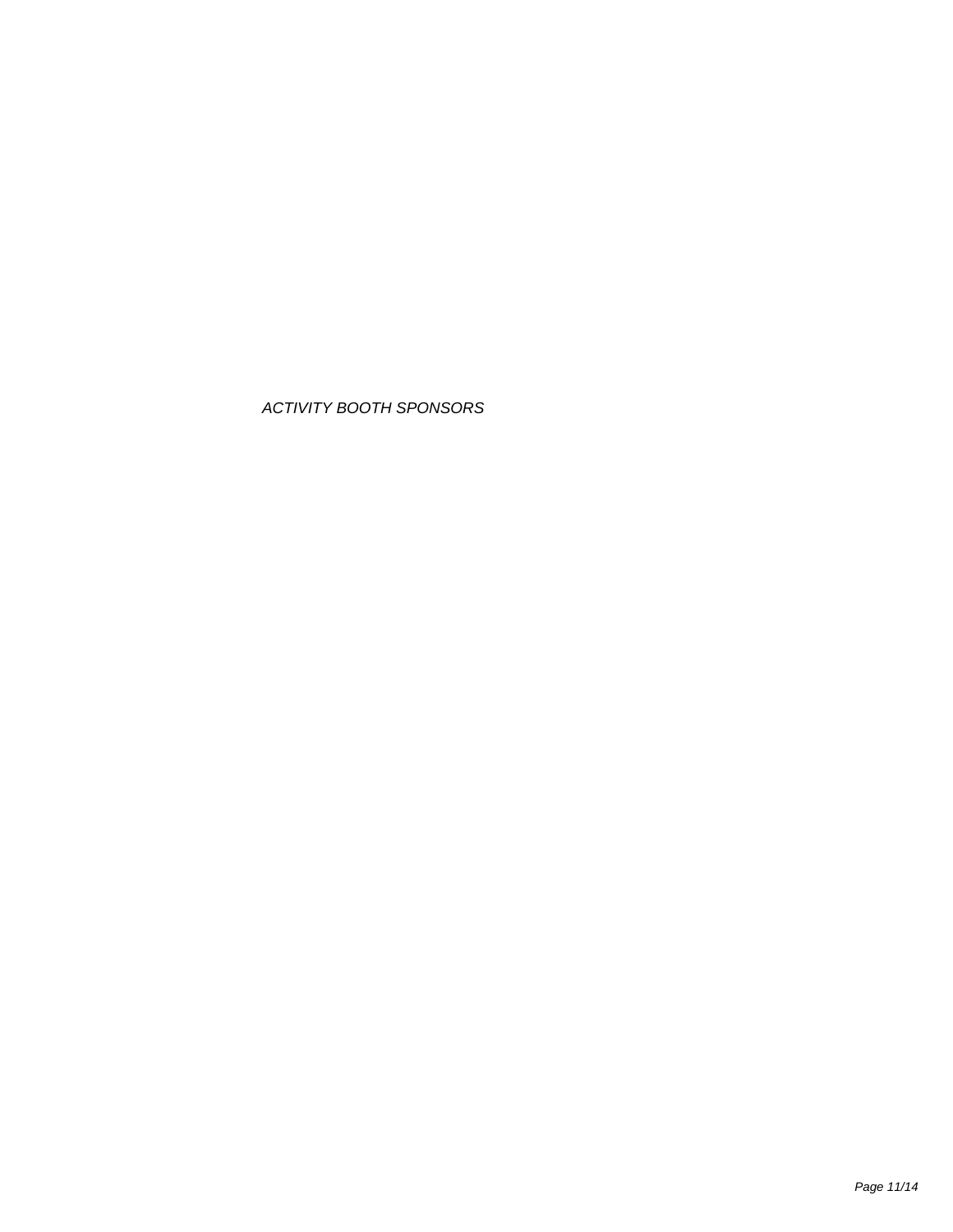**GIFT BAG SPONSORS** 

CentraPro Painters Crest Management Company, AAMC Sterling Association Services, Inc. Sweetwater Pools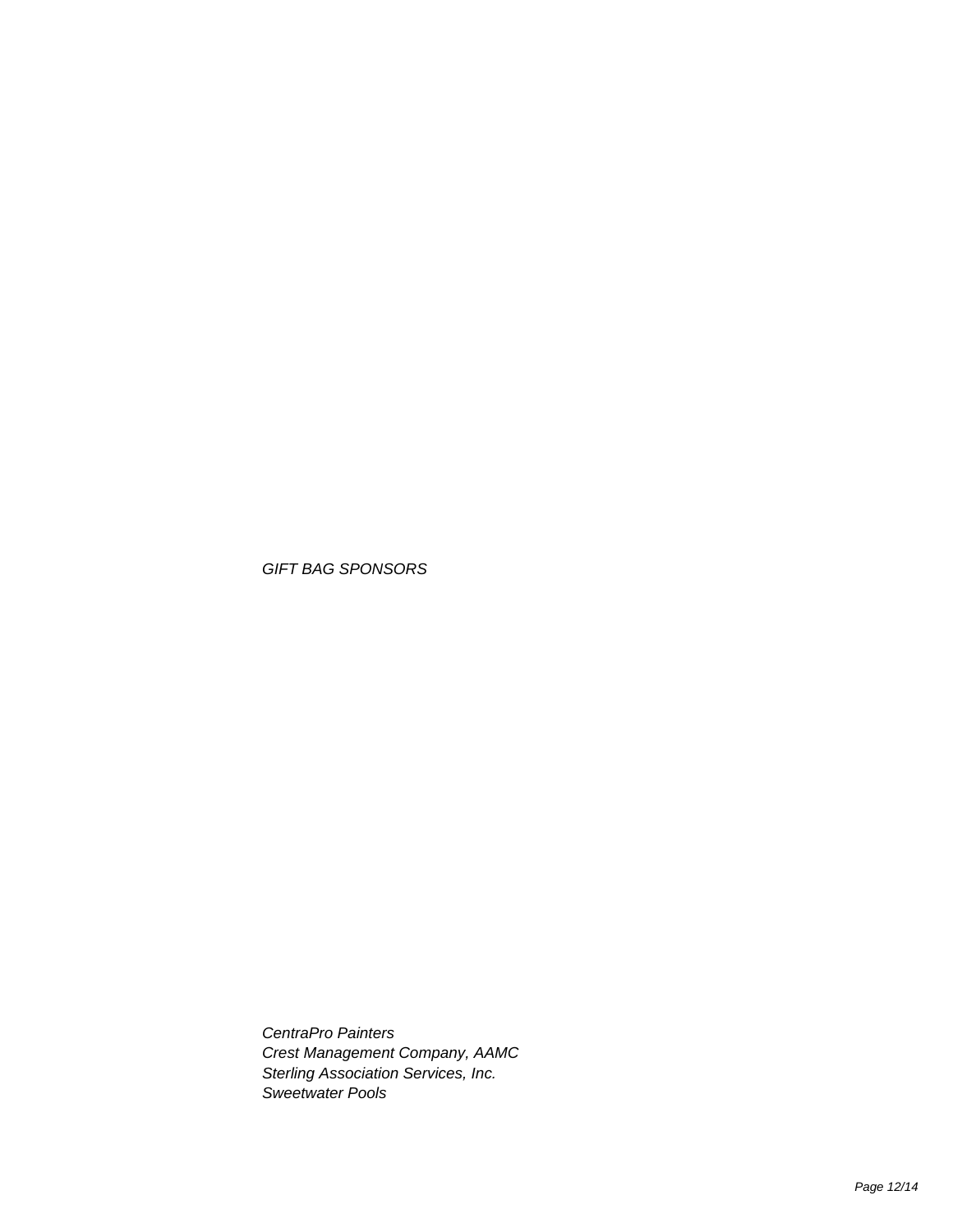| August 16, 2022   | <b>Virtual Education -TBD</b><br>10:30 AM - 11:30 AM CST<br>More details to come        |
|-------------------|-----------------------------------------------------------------------------------------|
| August 17, 2022   | <b>Networking/Social Event - TBD</b><br>04:00 PM - 06:30 PM CST<br>More details to come |
| September 2, 2022 | <b>Manager-2-Manager Chat</b><br>10:00 AM - 11:00 AM CST<br>More details to come        |